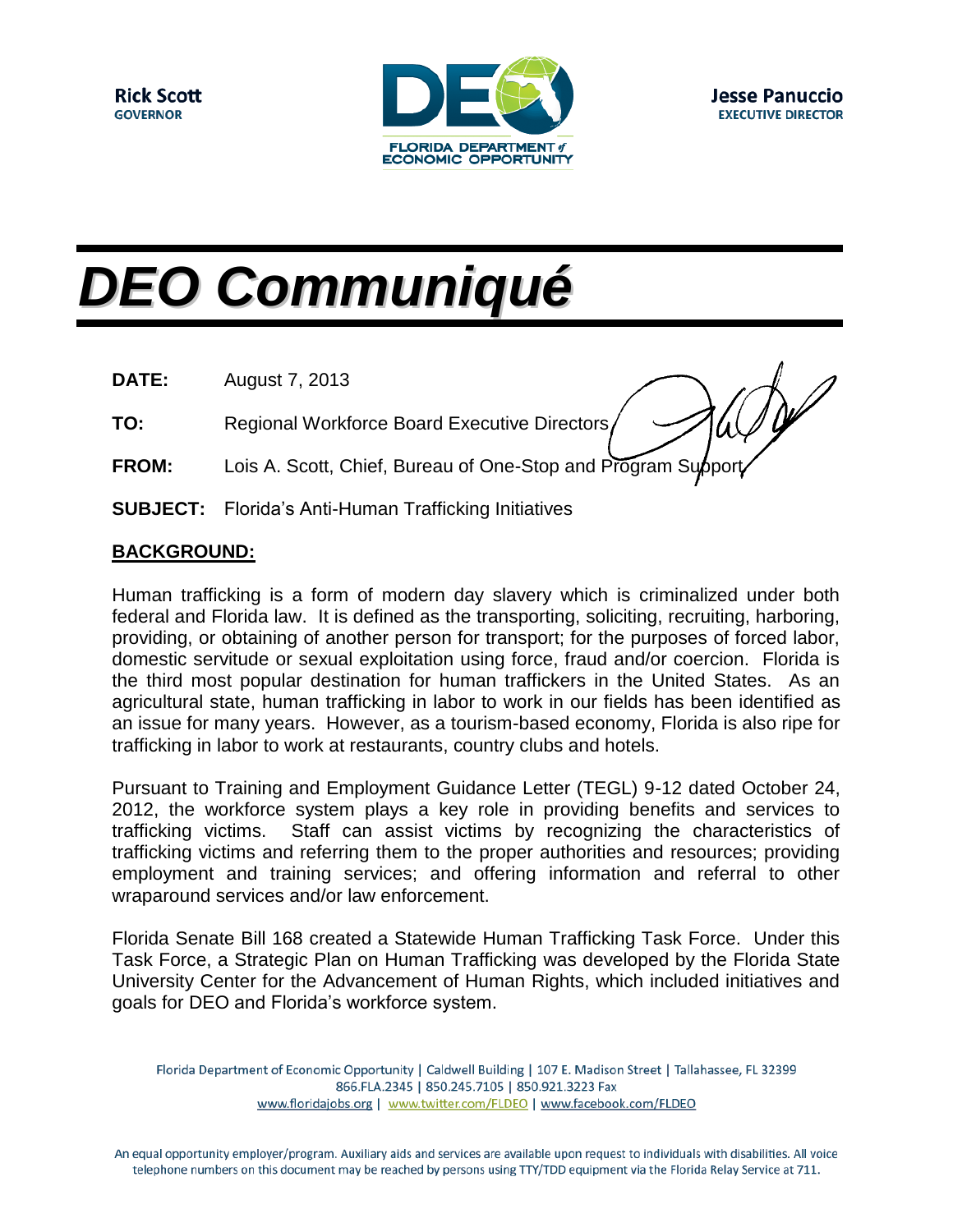The Florida Interagency Human Trafficking Workgroup, formed earlier this year, seeks to combat human trafficking in Florida by further implementing the recommendations laid out in Florida's Strategic Plan on Human Trafficking. As a member, DEO is currently evaluating its progress and taking steps to fulfill these recommendations.

#### **PURPOSE:**

The purpose of this communiqué is to notify the Regional Workforce Boards (RWBs) of the recommendations outlined in the Strategic Plan on Human Trafficking and to request assistance in executing these recommendations. Please see the attached Strategic Plan Recommendations Matrix providing a full list of recommendations, actions that have already been taken, and ongoing efforts by DEO.

### **ACTION REQUIRED:**

The recommendations relative to the workforce system are listed below. Following each recommendation are suggested activities to address the proposal.

- 1. DEO should create training opportunities for staff to learn about human trafficking and to communicate their valuable experiences with one another. Such training is especially critical for the outreach workers who regularly visit and monitor fields and labor camps throughout the state
	- o Staff are encouraged to become more familiar with how to identify possible human trafficking. Staff can assist victims by recognizing the characteristics of trafficking victims and referring them to the proper authorities and resources; providing employment and training services; and offering information and referral to other wraparound services and/or law enforcement. Staff should familiarize themselves with the procedures set forth in TEGL 9-12. Training opportunities for staff to learn about human trafficking is made available annually by the Florida Department of Juvenile Justice through the Human Trafficking Summit, may be offered locally through a task force or coalition, and will be made available through future DEO training.
- 2. DEO should provide local and national human trafficking contact information for staff and Regional Workforce Boards throughout the state and encourage local Boards to link with these local efforts.
	- $\circ$  The list of Florida's local Human Trafficking Coalition and Task Force contact information can be found at [http://www.dcf.state.fl.us/programs/humantrafficking/docs/coalitions.pdf.](http://www.dcf.state.fl.us/programs/humantrafficking/docs/coalitions.pdf) RWBs are encouraged to partner with the local coalition or task force in their area. The National Human Trafficking Resource Center hotline can be reached at 888-373-7888.
- 3. DEO should explore the ways in which current outreach information on safe workplaces could be expanded to include information about human trafficking